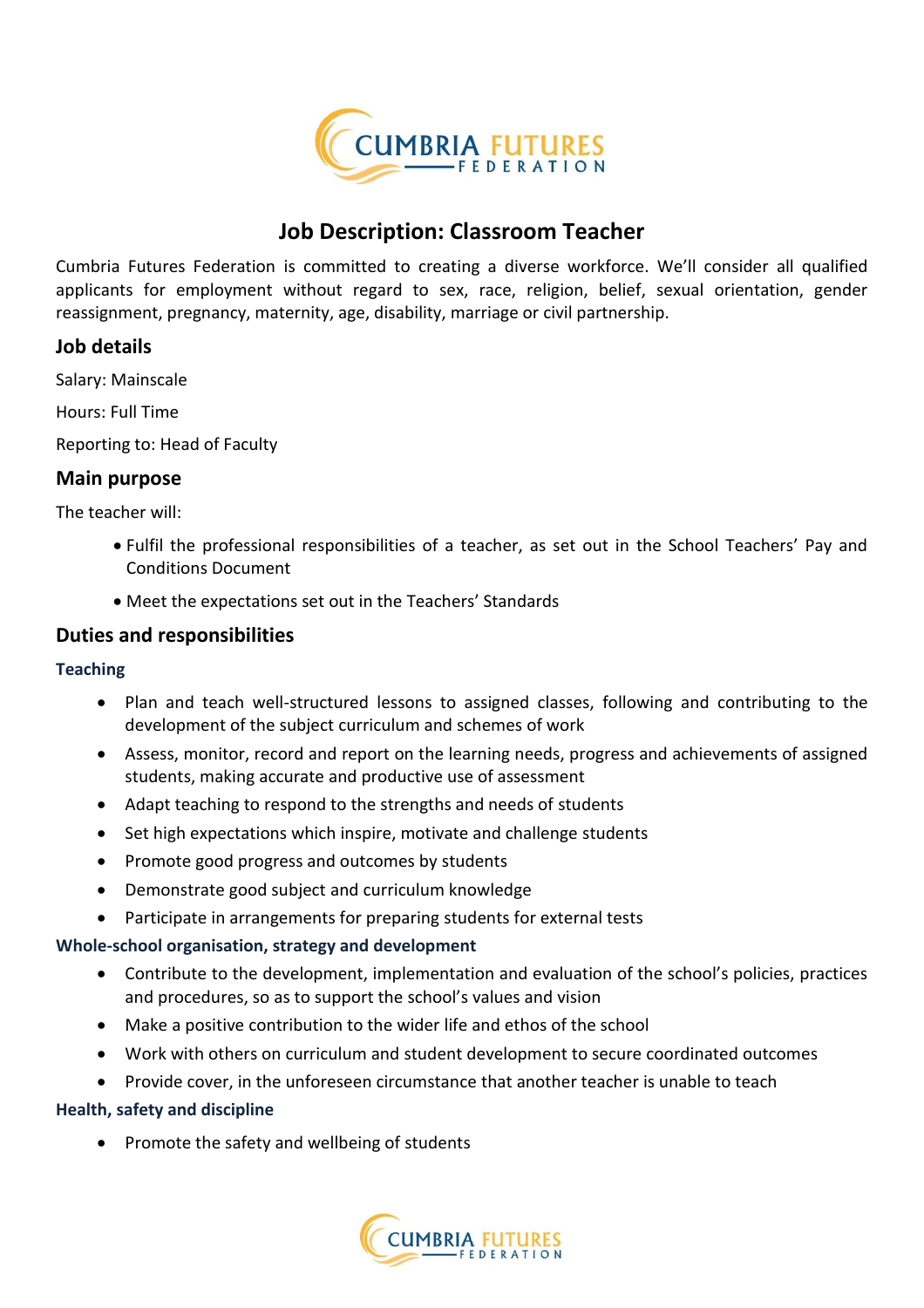Maintain good order and discipline among students, managing behaviour effectively to ensure a good and safe learning environment

#### **Professional development**

- Take part in the school's appraisal procedures
- Take part in further training and development in order to improve own teaching
- Where appropriate, take part in the appraisal and professional development of others

#### **Communication**

- Communicate effectively with students, parents and carers
- Contribute to effective school communication systems, including the careful logging of issues and concerns relating to the safeguarding, behaviour and conduct of students

#### **Working with colleagues and other relevant professionals**

- Collaborate and work with colleagues and other relevant professionals within and beyond the school
- Develop effective professional relationships with colleagues

#### **Personal and professional conduct**

- Uphold public trust in the profession and maintain high standards of ethics and behaviour, within and outside school
- Have proper and professional regard for the ethos, policies and practices of the school, and maintain high standards of attendance and punctuality
- Understand and act within the statutory frameworks setting out their professional duties and responsibilities

#### **Management of staff and resources**

- Where appropriate, direct and supervise support staff assigned to them, and where appropriate, other teachers
- Contribute to the recruitment and professional development of other teachers and support staff
- Deploy resources delegated to them

The teacher will be required to safeguard and promote the welfare of children and young people, and follow school policies and the staff code of conduct.

Please note that this is illustrative of the general nature and level of responsibility of the role. It is not a comprehensive list of all tasks that the teacher will carry out. The postholder may be required to do other duties appropriate to the level of the role, as directed by the headteacher or line manager.